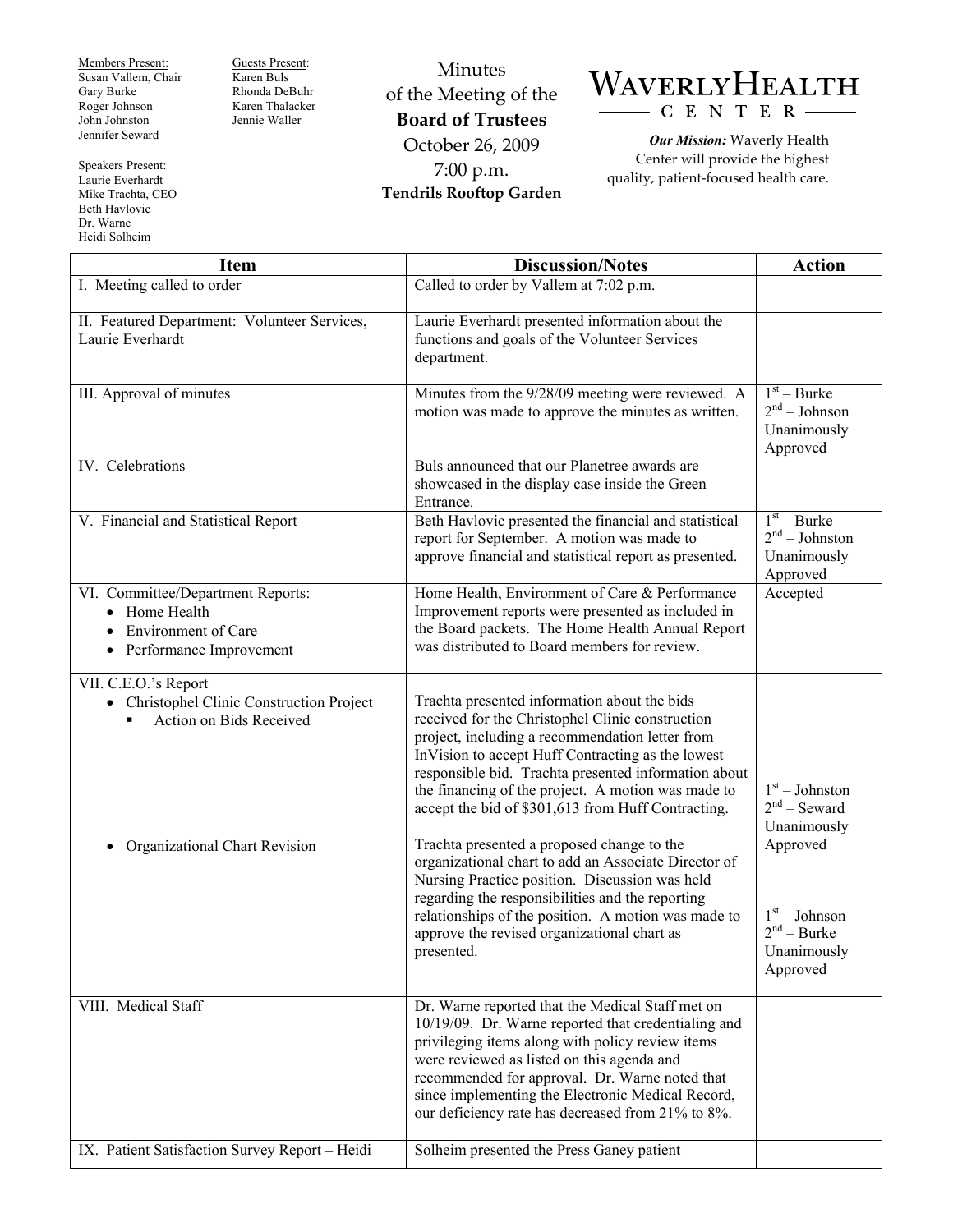| Solheim                                                                                                                                                                                                                                                                                                                                                                                                                                                                                                                                       | satisfaction survey results for the quarter ending<br>September 30th. She reminded Trustees that we<br>have changed our mailing rates for surveys (except<br>for inpatient – which will remain at $100\%$ ), and will<br>move to semi-annual reports from Press Ganey<br>instead of quarterly reports. The information<br>included in the Board packets for areas other than<br>Inpatient and Medical Practice are summary<br>"snapshot" reports. These reports should be<br>reviewed with consideration to the number of<br>respondents (n). |                                                              |
|-----------------------------------------------------------------------------------------------------------------------------------------------------------------------------------------------------------------------------------------------------------------------------------------------------------------------------------------------------------------------------------------------------------------------------------------------------------------------------------------------------------------------------------------------|-----------------------------------------------------------------------------------------------------------------------------------------------------------------------------------------------------------------------------------------------------------------------------------------------------------------------------------------------------------------------------------------------------------------------------------------------------------------------------------------------------------------------------------------------|--------------------------------------------------------------|
| X. Old Business                                                                                                                                                                                                                                                                                                                                                                                                                                                                                                                               | None.                                                                                                                                                                                                                                                                                                                                                                                                                                                                                                                                         |                                                              |
| XI. New Business<br>• Temporary to Provisional Status on<br>Medical Staff:<br>John Glascock, M.D. - Consulting,<br>General Surgery, Covenant<br>Provisional to Regular Status on Medical<br>Staff:<br>Anil Dhuna, M.D. - Consulting,<br>٠<br>Neurology, Burlington Neurology &<br>Sleep Clinic<br>Reappointments to Medical Staff:<br>٠<br>Abdul Panhwar, M.D. - Active,<br>Emergency Medicine, WHC<br>Christina Bara-Pasarin, M.D. -<br>٠<br>Consulting, Internal Medicine/<br>Nephrology, Covenant                                          | Trachta presented privileging items as individually<br>listed at left. The files have been reviewed by the<br>Executive Committee of the Medical Staff. The<br>Executive Committee recommends approval. A<br>motion was made to approve all privileging items as<br>individually considered and recommended by the<br>Executive Committee of the Medical Staff.                                                                                                                                                                               | $1st - Johnston$<br>$2nd - Burke$<br>Unanimously<br>Approved |
| Updated/Revised Privileges:<br>Megan McMillin, PA-C - Active/<br>Ancillary, Family Medicine, WHC<br>Stephen Mong, M.D. - Consulting,<br>Urology, Northern Iowa Urology<br>Associates<br>Michael Welton, M.D. - Consulting,<br>٠<br>Urology, Northern Iowa Urology<br>Associates<br>Michael Slavin, D.O. - Consulting,<br>٠<br>Nephrology, Covenant<br>Tarek Daoud, M.D. - Consulting,<br>٠<br>Nephrology, CVMS<br>Claro Palma, M.D. - Consulting,<br>٠<br>Rheumatology, CVMS<br>Vinay Kantamneni, M.D. -<br>٠<br>Consulting, Nephrology, CVMS |                                                                                                                                                                                                                                                                                                                                                                                                                                                                                                                                               |                                                              |
| New/Revised Policies:<br>Organ & Tissue Donation Protocol<br><b>Advance Directives</b><br><b>Finance Committee</b>                                                                                                                                                                                                                                                                                                                                                                                                                            | Trachta presented the new/revised policy statements<br>as listed at left, and included in the Board packets.<br>The policies have been reviewed by the Executive<br>Committee of the Medical Staff and are<br>recommended for approval. A motion was made to<br>approve the policy as written.<br>Trachta reported that the Finance Committee met on<br>10/21/09. Minutes from said meeting were included<br>in the Board packets.                                                                                                            | $1st - Johnson$<br>$2nd$ – Seward<br>Unanimously<br>Approved |